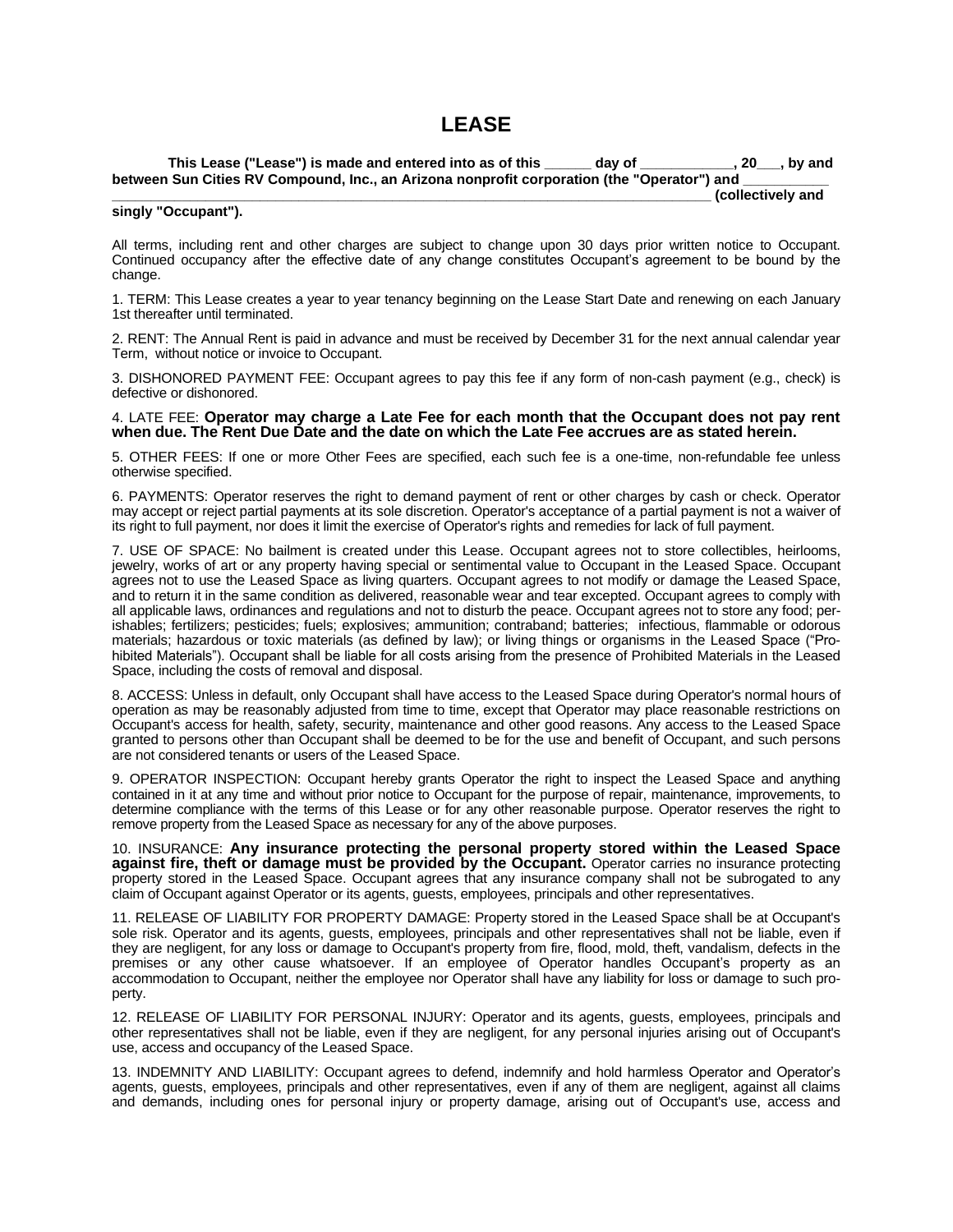occupancy of the Leased Space and facility, and that of Occupant's agents, guests, employees, principals and other representatives. Occupant acknowledges that Operator does not represent or warrant the safety or security of the Leased Space and facility.

## 14. OPERATOR'S LIEN: **A lien accrues in favor of the Operator on all property stored in the Leased Space as of the date the rent is unpaid and due. The property stored in the Leased Space may be sold or otherwise disposed of to satisfy the lien if the Occupant is in default.**

15. DEFAULT: Occupant is in default if (s)he fails to meet any obligation in the Lease, including the timely payment of rent and other charges. Occupant is in default if (s)he made any misrepresentation in the Lease. Upon a default by Occupant, Operator may 1) deny Occupant access to the Leased Space, 2) sell the contents of the Leased Space, or if the contents are Protected Property, destroy such property, all in accordance with Operator's lien rights under Arizona law, the cost of which removal and destruction being charged to Occupant, and/ or 3) pursue any other rights and remedies legally available to it.

16. TERMINATION**: Either party may cause this Lease not to renew for the next annual term by giving written notice to the other at least 10 days prior to the end of the current annual term, except that Operator may also immediately terminate this Lease if Occupant is in default. Upon termination, no refund of prepaid rent is available. Occupant's termination is only effective if Leased Space is vacated.** 

#### **Occupant's Initials \_\_\_\_\_\_\_**



17. LEFTOVER PROPERTY: Any property left in the Leased Space or at the facility after a lien sale or after Occupant has moved out shall be deemed abandoned by Occupant, and Operator may discard, destroy or otherwise dispose of such property as it sees fit.

18. RULES: Occupant agrees to comply with all rules published, from time to time, by Operator related to the use, access and occupancy of the Leased Space and facility, which rules constitute a part of this Lease and by this reference ar incorporated herein.

19. NO SUBLETTING: Occupant shall not assign or sublet any portion of the Leased Space.

20. CHANGE OF INFORMATION: Occupant shall notify Operator in writing of any change to Occupant's personal and vehicle information in a document created expressly for the purpose of such notification. Occupant certifies to Operator that any and all personal information provided by Occupant to Operator is true, correct and current and Occupant assumes all responsibility for updating any such personal and vehicle information provided to Operator.

21. ENTIRE AGREEMENT: This Lease, including any written addenda, the Operator's Articles of Incorporation, Bylaws, the Operator's rules and the Vehicle Information sheet, all as amended from time to time by the Operator, constitute the complete and entire agreement between the parties and Occupant is bound by the terms and provisions of all of the foregoing documents. There are no separate oral agreements between the parties, and Occupant acknowledges that (s)he is not relying on any oral representations by Operator purporting to modify or add to this Lease. Notwithstanding any provision contained herein to the contrary, this Lease may be amended from time to time by Operator and Operator shall give Occupant notice of such amendments. If Occupant, following notice of such amendments, continues to pay rent on the Leased Space, then Occupant shall be deemed to have approved and accepted the Lease amendments and to be bound thereby.

22. NON-WAIVER: No term or condition of this Lease shall be deemed waived except by written consent of the party against whom the waiver is claimed. The effect of any waiver of a term that is granted shall have no effect in the future nor upon any other provision of the Lease.

23. **All space sizes are approximate.** The Leased Space may be smaller than stated. Occupancy of the Leased Space confirms that its size is satisfactory to Occupant.

24. OTHER: Taxes will be added to any amount owed under the Lease subject to taxation at the then applicable tax rate. Occupant shall give any notice or demand to Operator in writing. Time is of the essence as to all of Occupant's duties under this Lease. This Lease shall be subordinate to any other lien or encumbrance now or hereafter placed on the facility by Operator. Any lease provision found to be unenforceable or in violation of applicable law is severable. No party shall be deemed the drafter of this Agreement for purposes of the rule of construing against a document drafter. Operator may assign this Lease, in which event Operator shall no longer be liable under it and the assignee shall be liable. If there are multiple occupants for the Leased Space, they shall be jointly and severally liable under this Lease. This Lease shall be governed by Arizona law. In the event this Lease is executed by more than one person or a husband and wife, then the obligations and liabilities set forth herein for the Occupant shall be joint and several and bind both the sole and community property of the husband and wife. Occupant agrees that any notice to Occupant (at Occupant's address on file with the Operator) may be sent by Operator using regular United States mail delivery, postage prepaid, and deposit of any such notice in the U. S. mail by the Operator shall be deemed delivery to the Occupant.

## **POLICE** *CRIME-FREE* **PROVISION**